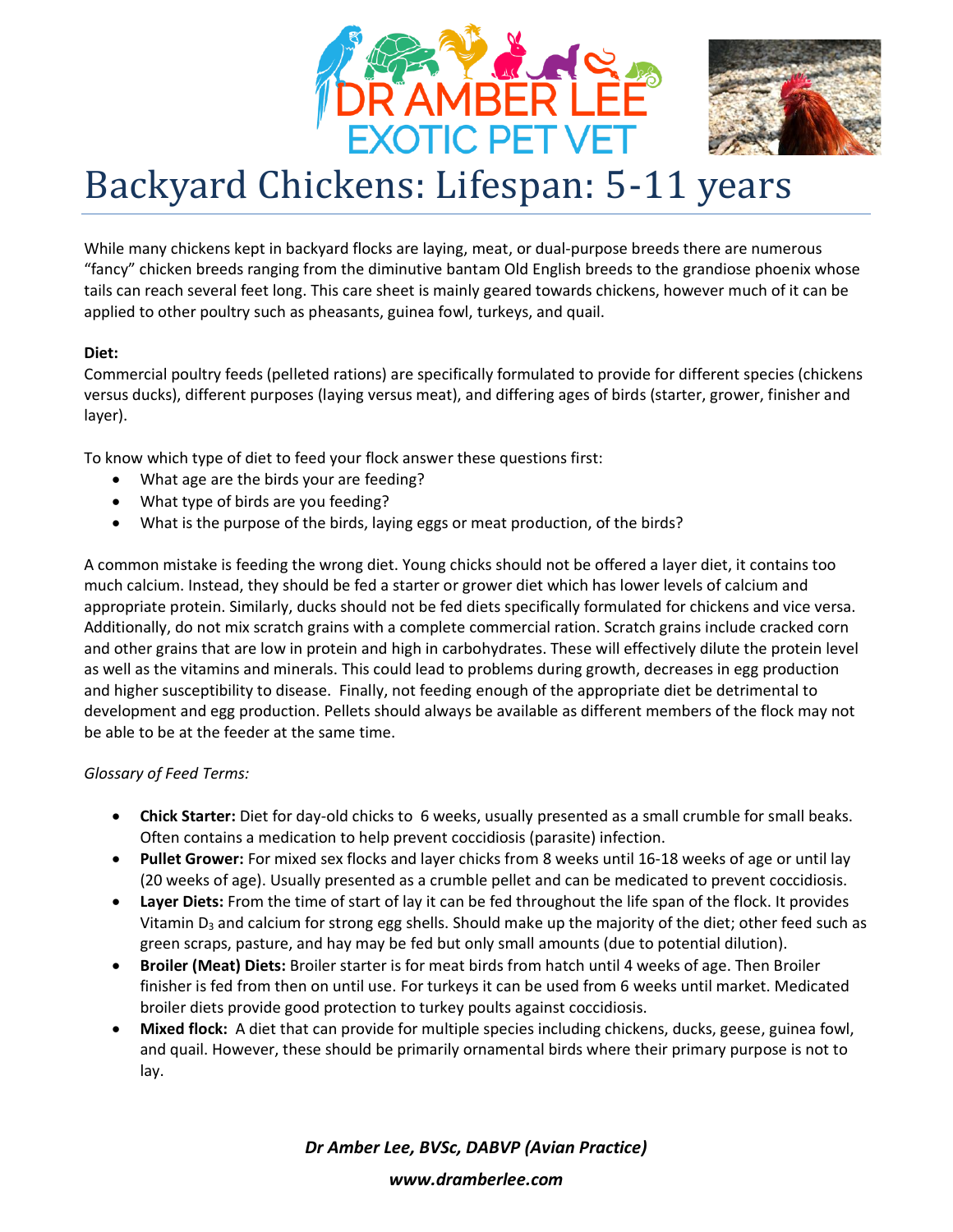



• **Scratch Grain Mixes:** Are not a balanced or complete feed but can be used as enrichment for natural pecking and scratching behaviours or during moulting. The birds enjoy it and it can be used to help prevent problems such as cannibalism and egg eating which can arise when birds aren't as contented and busy. If poultry receive too much scratch grains and not enough of their pelleted diet, their overall nutrition and egg production may be reduced.

#### Greens:

**Scraps:** Leftover salad greens, fruit, vegetables and even grass clippings may be fed. Just make sure that at least 80-90% of the diet is a balanced complete pelleted diet appropriate of the age and production status of the flock. Free ranging chickens will often graze and pick at different grasses and insects in the yard. Be mindful that any pesticides or herbicides used are safe for your chickens to ingest.

### Supplements:

**Grit:** No grit is necessary if providing a layer diet, but if hens are also being fed scratch grains or are free-range then insoluble grit should be provided to help them grind up feed in the crop. Feed approximately 0.5lb/50 hens twice weekly. Feeding egg shells as a calcium source is generally not a good idea as it can encourage egg eating.

### Water:

Clean water should be available at all times. This can be accomplished with bowls, water dispensers, or fountains.

### Moulting:

Moulting is a normal phenomenon that occurs during autumn with the onset shorter days signalling birds to stop laying and lose their feathers. Birds need to prepare for the cold winter months and make sure their feathers in the best condition, so they need to take a break from egg laying to put all their energy into growing feathers.

Moulting first occurs when birds are about 18 months old, and for most birds it takes about 8 weeks for feather loss and 16 weeks for feather growth. It is important that proper nutrition and management occur during moulting. This includes switching to a ration that has less calcium as egg laying is not occurring, and providing more protein for feather growth. This could be a starter or grower diet that has about 18-20% protein and lower calcium. Once egg laying re-starts then transition back over to a layer pellet over 7-10 days by mixing the two rations together.

### **Housing:**

Chickens should be provided with a shelter (house, coop, barn) and an area that they can forage during the day. Approximately 8-10 square feet per bird and 1 nest box (dimensions slightly larger than your birds) for 4-5 birds. Proximity to the house is important as you may want to run electricity or water to the shelter. Choose an area with good drainage as birds will move around a lot following rain scratching around in the mud. Face the front of the coop and all the windows to the south to provide good ventilation and avoid large temperature fluctuations. Coop temperatures should be maintained between 10-24°C. During extreme freezing, birds will shunt blood away from their extremities, toes and combs turn blue/black and are at risk of frostbite and falling off. During extreme heat, above 30°C, monitor cooling areas with mist or shade and make sure birds continue to drink water.

> *Dr Amber Lee, BVSc, DABVP (Avian Practice) www.dramberlee.com*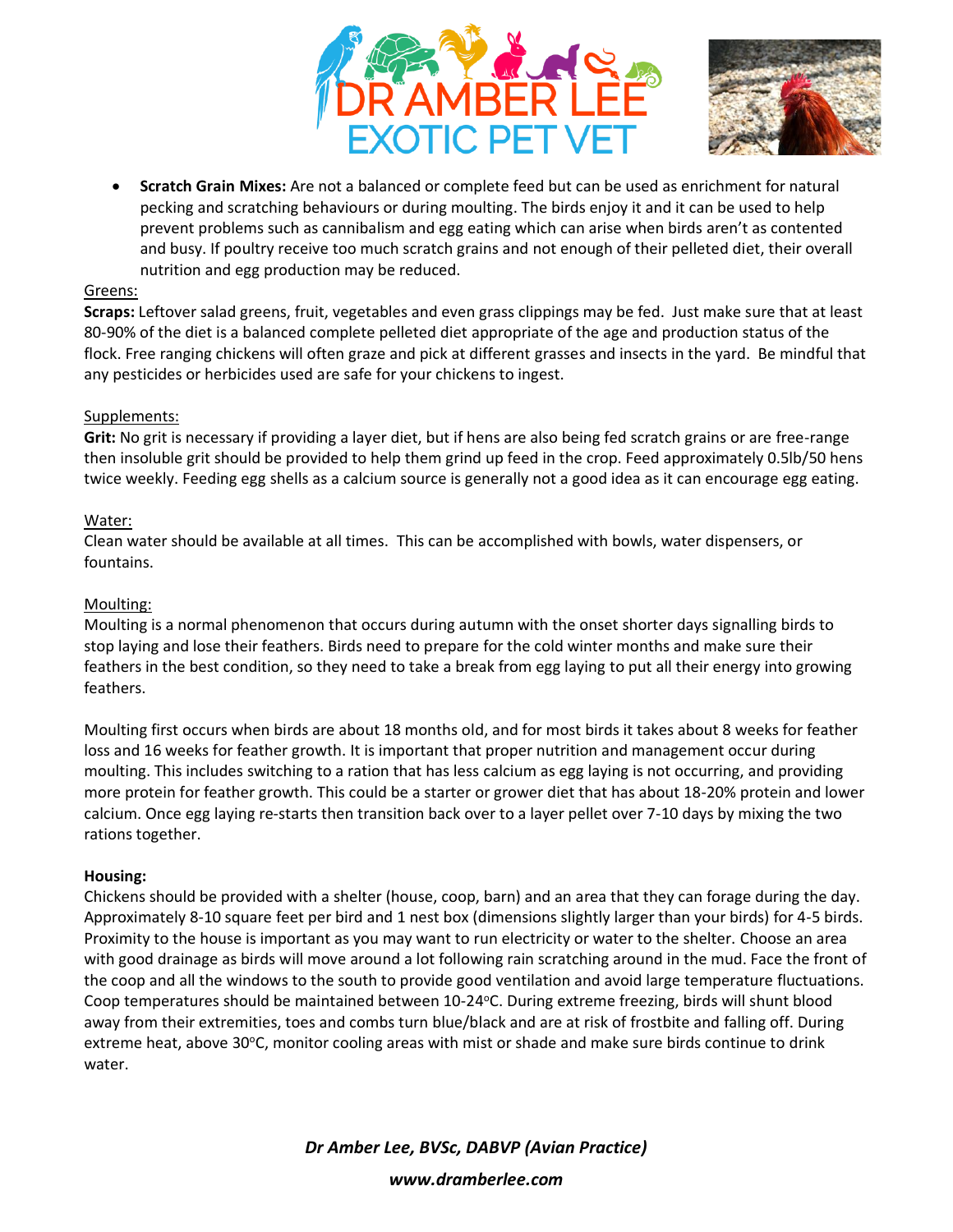



The floor should be concrete and the walls washable for ease of cleaning and disinfection. Ventilation is important for; moisture removal, excess heat removal, exchange of gases (litter), and provision of fresh air. Without adequate ventilation, increased humidity can lead to respiratory problems. Options include air inlets along the roof line, or the slight cracking of a window in cooler months to ensure that not too much warm air and moisture is removed. Chickens do not need special lighting, but light intensity and duration can be used to regulate egg laying. Increasing daylength in spring is natural stimulation for egg laying. Appropriate litter to use could include pine shavings, rice hulls or even sand. Avoid hardwood shavings as they hold moisture and can provide a good environment for mold growth.

Consider what predators you may have in your area (hawks, foxes, dogs, and cats) and how best to protect your flock. It may require that some fencing wire is buried below the surface of to prevent the predators from digging underneath fences or barriers. Fence wire size should be small enough to keep vermin (mice, rats, minks, weasel's etc.) from gaining access to your birds as they can carry disease. If there are many birds of prey in your area, you may consider having a covered area for your flock to forage. Have sturdy windows and doors to prevent predators from getting into the coop at night when the chickens are most vulnerable. Build in multiple redundancies in case part of the enclosure fails. Check the enclosure regularly for structural damage.

### **Exercise and enrichment:**

Provide various perches for your flock to roost. Most chickens will naturally go to these areas at night to sleep. Some chickens like heavy broilers or silkies, are not able to fly up to these roosts. Chickens should be provided with an area to forage on grasses and insects. You may consider rotating through several areas to prevent them from overgrazing the plants. Foraging toys can be provided to mentally stimulate the hens.

See the Association of Avian Veterinarians Enrichment blog for more ideas for foraging for backyard flocks: <https://www.aav.org/blogpost/1778905/AAV-Enrichment-Tips>

## **Schedule of veterinary care:**

- Vaccines
	- $\circ$  If you purchase your chicks from a commercial hatchery, they should be completely vaccinated.
	- $\circ$  If you purchase your chicks from another backyard flock or hatch them yourself they will need to be vaccinated by a veterinarian.
	- o Marek's Disease is a fatal disease of chickens and birds need to be vaccinated in the egg or at one-day-old.
- Annual Exams
	- $\circ$  Complete physical examination by an experienced avian veterinarian.
	- $\circ$  Accurate measurement of your bird's weight. A drop in weight can be a very early indicator of illness, long before other signs of illness appear.
		- You can also keep track of this at home by doing monthly or bimonthly weight checks and keeping track of it over time.
	- $\circ$  Faecal and choanal cytology. This microscopic examination of a swab from your bird's mouth and from faeces can detect unusual bacteria, yeast or other fungal organisms, red or white blood cells, parasites and other abnormalities
	- $\circ$  Haematocrit and total serum solids. A single drop of blood collected from your bird allows us to estimate protein levels and detect anaemia, another early indicator of illness.

*Dr Amber Lee, BVSc, DABVP (Avian Practice)*

#### *www.dramberlee.com*